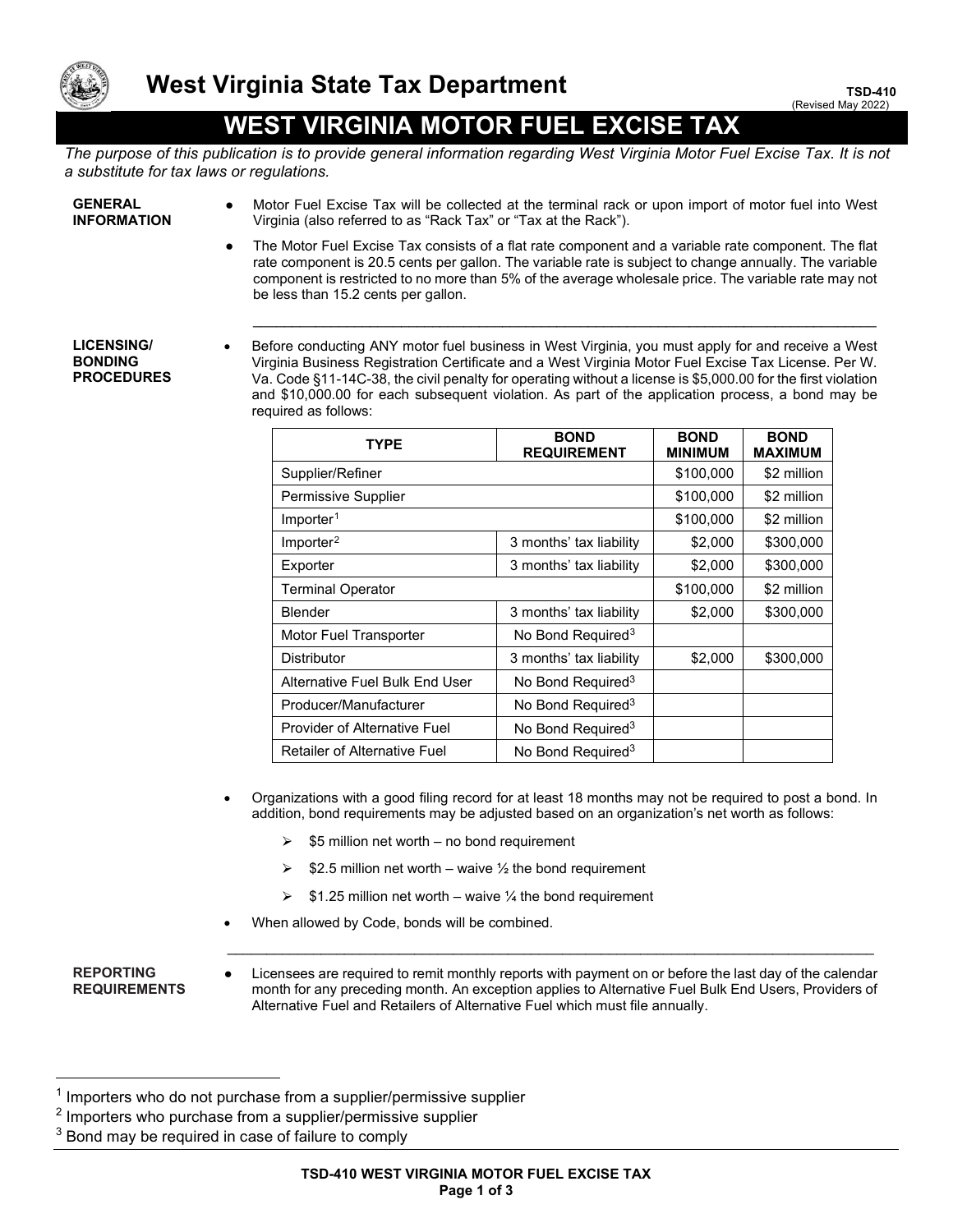*EXAMPLE:*

*A distributor who purchases and delivers fuel within the State ONLY is not required to file a monthly report. This means no imports and no exports. However, special circumstances, such as using propane in a taxable manner, may require a distributor to file a monthly report.* 

*SPECIAL CIRCUMSTANCES EXAMPLE:*

*Propane is exempt from the flat rate of tax. If propane is used in a highway vehicle, the gallons used would become taxable at the combined rate of tax. These gallons should be reported on the distributor report and the flat rate remitted on those gallons used.*

**DISCOUNT FOR THE DISTRIBUTOR (WHOLESALER/ JOBBER)**

A supplier or permissive supplier who timely files and remits the amount of tax due may subtract an administrative discount not to exceed one tenth of one percent of the tax due. The discount may not exceed \$5,000 per month. W. Va. Code §11-14C-23(b).

 $\_$  , and the set of the set of the set of the set of the set of the set of the set of the set of the set of the set of the set of the set of the set of the set of the set of the set of the set of the set of the set of th

- $\triangleright$  Supplier is defined in W. Va. Code §11-14C-2(81) and means a person that is:
	- (A) Subject to the general taxing jurisdiction of the state;

(B) Registered under Section 4101 of the Internal Revenue Code for transactions in motor fuel in the bulk transfer/terminal distribution system; and

(C) One of the following:

(i) A position holder in motor fuel in a terminal or refinery in this state and may concurrently be a position holder in motor fuel in another state; or

(ii) A person who receives motor fuel in this state pursuant to a two-party exchange.

A terminal operator is not a supplier based solely on the fact that the terminal operator handles motor fuel consigned to it within a terminal.

 $\triangleright$  Permissive supplier is defined in W. Va. Code §11-14C-2(65) and means a person who may not be subject to the taxing jurisdiction of this state but who meets both of the following requirements:

(A) Is registered under Section 4101 of the Internal Revenue Code for transactions in motor fuel in the bulk transfer/terminal system; and

- $\triangleright$  (B) Is a position holder located only in another state or is a person who receives motor fuel only in another state pursuant to a two-party exchange.
- ⮚ Distributor is defined in W. Va. Code §11-14C-2(32) and means a person who acquires motor fuel from a licensed supplier, permissive supplier or from another licensed distributor for subsequent sale or use.
- When a permissive supplier or supplier sells fuel to a licensed distributor, the permissive supplier or supplier may deduct from the tax due a discount equal to three fourths of one percent of the tax due. W. Va. Code §11-14C-23(c).

*EXAMPLE:*

| Tax Due                 | @ | .20500 |              | \$100,000.00 |
|-------------------------|---|--------|--------------|--------------|
| Tax Due                 | @ | .01452 | +            | \$74.146.36  |
| Total Tax Due           |   |        | \$174,146.36 |              |
| Less 3⁄4 of 1% (.0075)  |   |        | \$1,306.10   |              |
| <b>Total Amount Due</b> |   |        | \$172,840.26 |              |

 $\_$  , and the set of the set of the set of the set of the set of the set of the set of the set of the set of the set of the set of the set of the set of the set of the set of the set of the set of the set of the set of th

**EXEMPTIONS** ● See W. Va. Code §11-14C-9